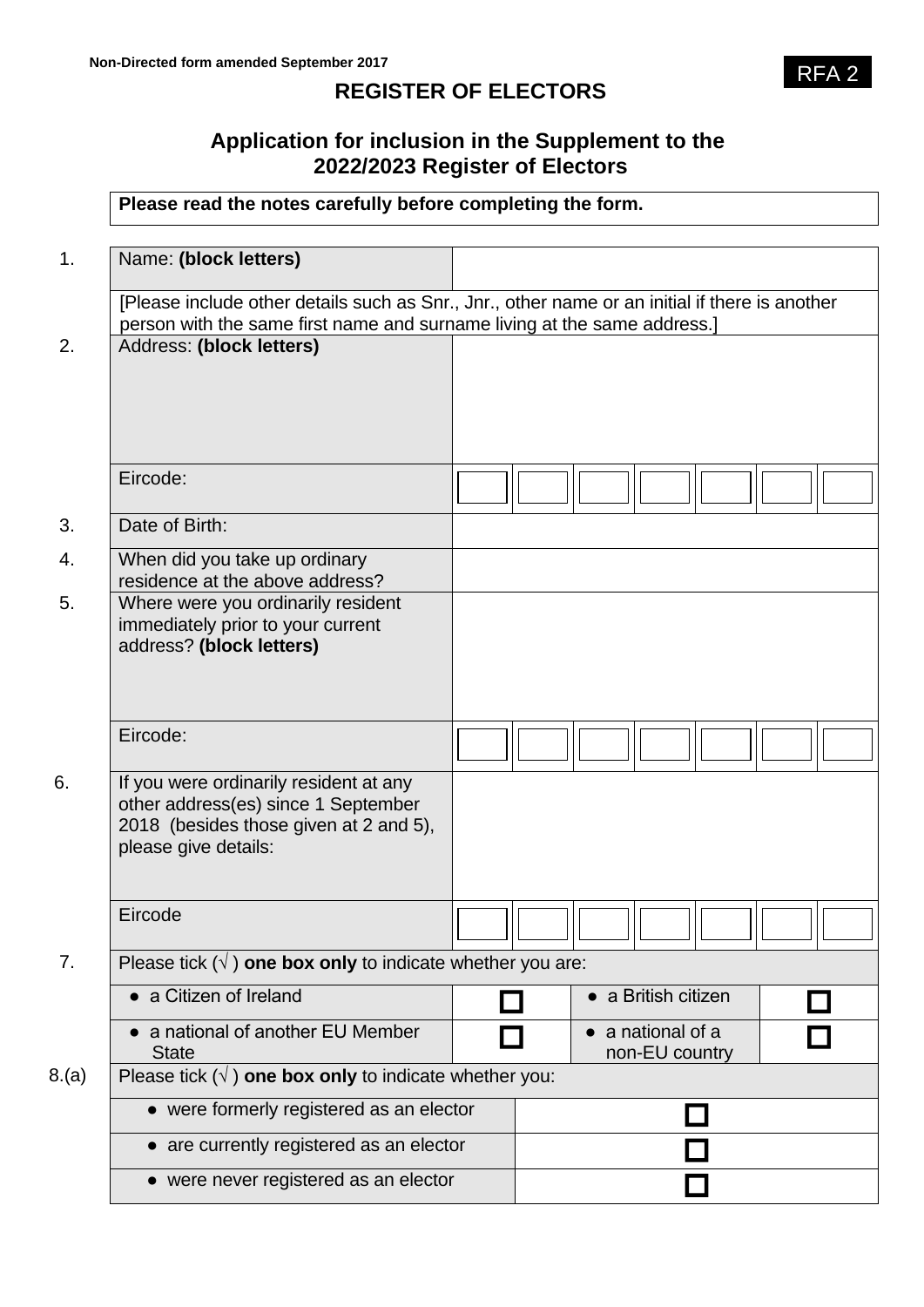| 8.(b) | If you are/were registered as an elector,<br>please state address of registration: (block<br>letters) |  |  |  |  |
|-------|-------------------------------------------------------------------------------------------------------|--|--|--|--|
|       | Eircode:                                                                                              |  |  |  |  |

#### 9. **Edited Register:**

| <b>Edited Register:</b>                                                               | Opt out |
|---------------------------------------------------------------------------------------|---------|
| If you wish to be <b>excluded</b> from the edited Register, please tick $(\sqrt{})$   |         |
| the opt-out box:                                                                      |         |
| If you wish to be <b>included</b> in the edited Register, please tick $(\sqrt{})$ the | Opt in  |
| ODt-in DOX: (if neither box is ticked it will be assumed to be an opt-out option)     |         |

#### 10. **Declaration**

This section must be signed in the presence of a member of the Garda Síochána from the applicant's local Garda Station (section 11(a)) or, if that is not possible, in the presence of a Registration Authority Official (section 11(b)), or if neither option is possible section 11(c) should be completed.

I believe the information I have supplied to be true and I apply to be included in the Supplement to the Register of Electors.

| Signature of Applicant: |  |
|-------------------------|--|
| Date:                   |  |
| Daytime/Mobile Phone    |  |
| Number:                 |  |
| E-Mail:                 |  |

## 11.(a) **Certificate of Identity**

This section should be completed by a member of the Garda Síochána from the applicant's local Garda Station.

I certify that I have satisfied myself as to the identity of the applicant who has signed section 10 in my presence **or** I certify that I have satisfied myself that the applicant who has signed section 10 in my presence is known to the immigration authorities in Ireland as:

| First name of Applicant:<br>(block letters) |  |
|---------------------------------------------|--|
| Surname of Applicant:<br>(block letters)    |  |

| Signature of Garda:  |                      |
|----------------------|----------------------|
| Name of Garda:       |                      |
| (block letters)      |                      |
| Rank:                | <b>Station Stamp</b> |
| <b>Garda Number:</b> |                      |
| Telephone:           |                      |
| Date:                |                      |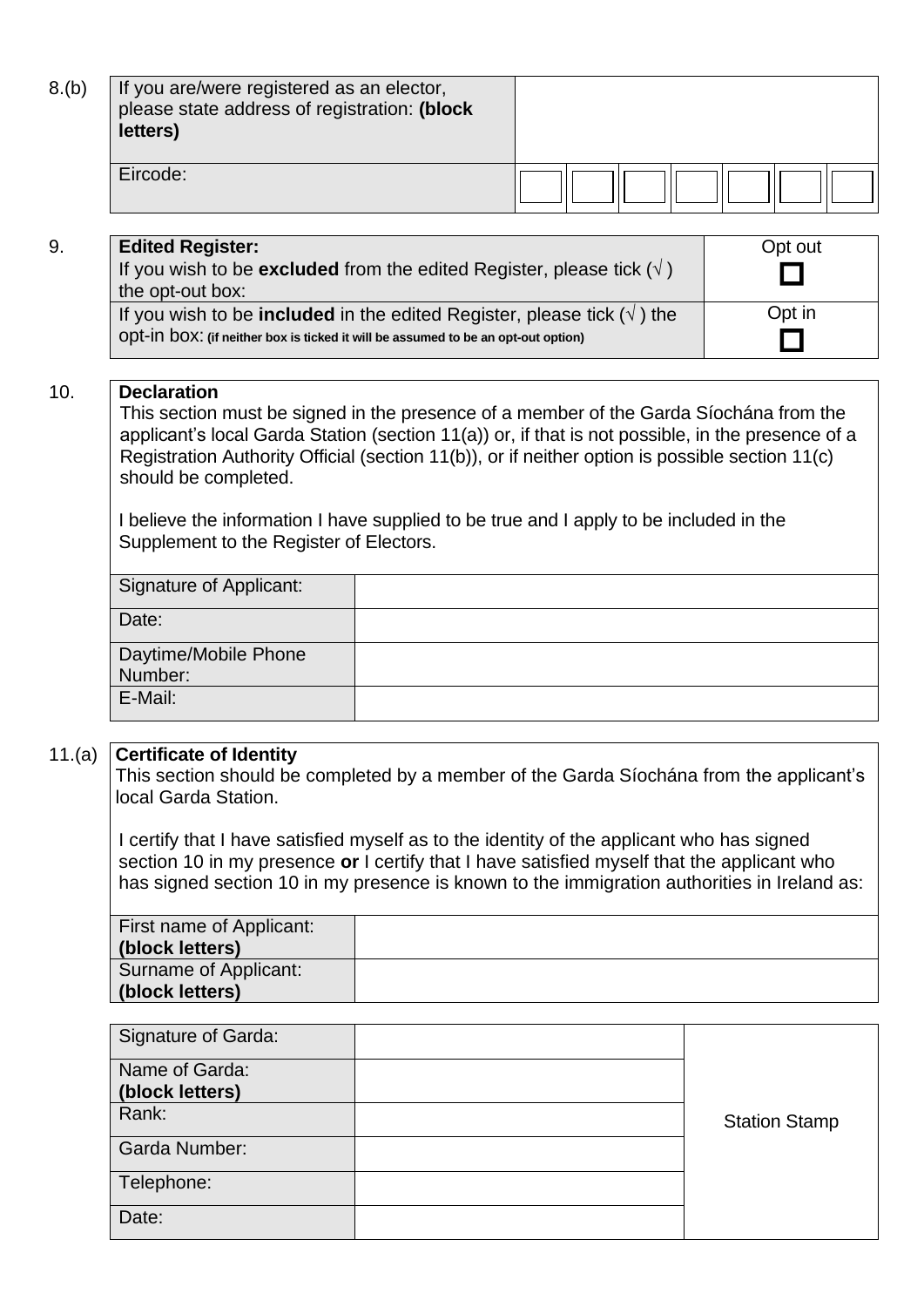11.(b) This section should be completed **only** if you are unable to comply with 11(a) above.

Reason why form could not be completed by a member of the Garda Siochána from your local Garda Station:-

Signature of Registration Authority official: Registration Authority **Stamp** Name of Registration Authority Official: **(block letters)** Grade: Date:

 11.(c) This section should be completed by a medical practitioner **only** if you are unable to comply with 11(a) or 11(b) above due to physical illness or physical disability. **Medical Certificate** Nature and extent of physical illness or physical disability: Expected duration of illness or disability:

| <b>Signature of Registered</b><br><b>Medical Practitioner:</b> |  |
|----------------------------------------------------------------|--|
| Name of Registered                                             |  |
| <b>Medical Practitioner:</b>                                   |  |
| (block letters)                                                |  |
| Address: (block letters)                                       |  |
|                                                                |  |
|                                                                |  |
|                                                                |  |
| Eircode:                                                       |  |
|                                                                |  |
| Date:                                                          |  |
|                                                                |  |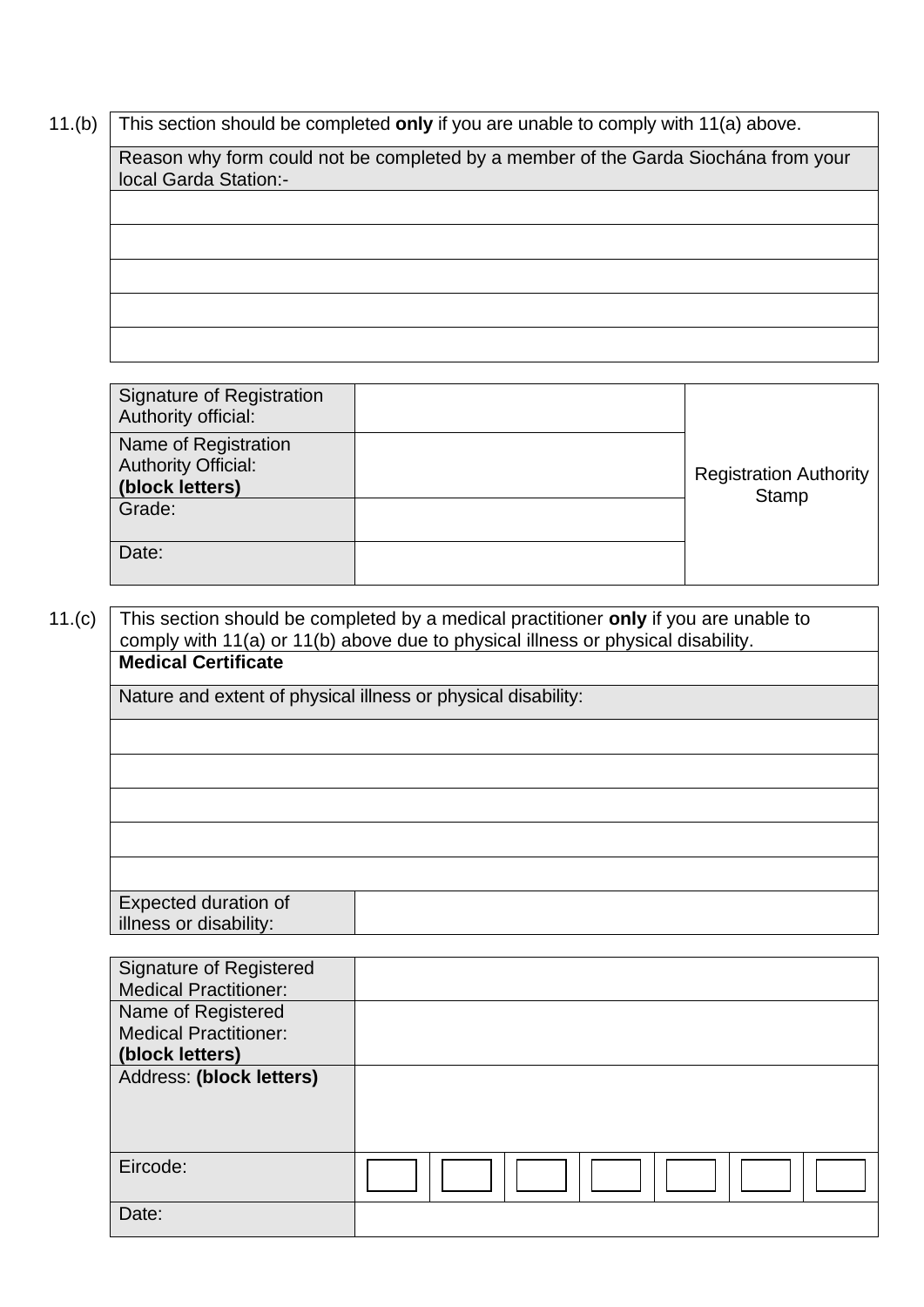## **NOTES TO FORM RFA 2**

## **Application for inclusion in the Supplement to the Register of Electors**

**1.** The purpose of this form is to facilitate eligible voters who are not included in the current register of electors and who wish to be included in the supplement to the register of electors so that they can vote at elections and referendums taking place before the coming into force of the next register of electors.

While there are no restrictions on when the form may be completed and sent to the registration authority, only those forms received before the  $14<sup>th</sup>$  day before polling day (excluding Sundays, Public Holidays and Good Friday) at an election or referendum, may be considered for entry onto the supplement for that poll. Late applications will not be processed until after polling day.

- **2.** To be included in the supplement, you must be:
	- (a) 18 years of age (see note 3);
	- (b) ordinarily resident at the address at which you wish to be registered; and
	- (c) not already registered as an elector except in the case of a change of address (see 11 below) or a change in voter status having acquired Irish citizenship (see 12 below).
- **3.** In relation to 2(a) above, a person will be eligible for entry in the supplement to the register on or after the day on which the person reaches eighteen years of age including such day that falls within the period beginning on the last day for the receipt of applications and ending on polling day. It would be of assistance in considering an application from a person reaching 18 years if the form is accompanied by a copy of a birth certificate or similar document.
- **4.** A separate form must be completed and signed by each person applying for inclusion in the supplement. The form must be sent or delivered by the applicant directly to the registration authority. To avoid delay in processing your application, make sure to complete the form fully and return it by post or deliver it to the City, County or City and County Council for the area in which you live.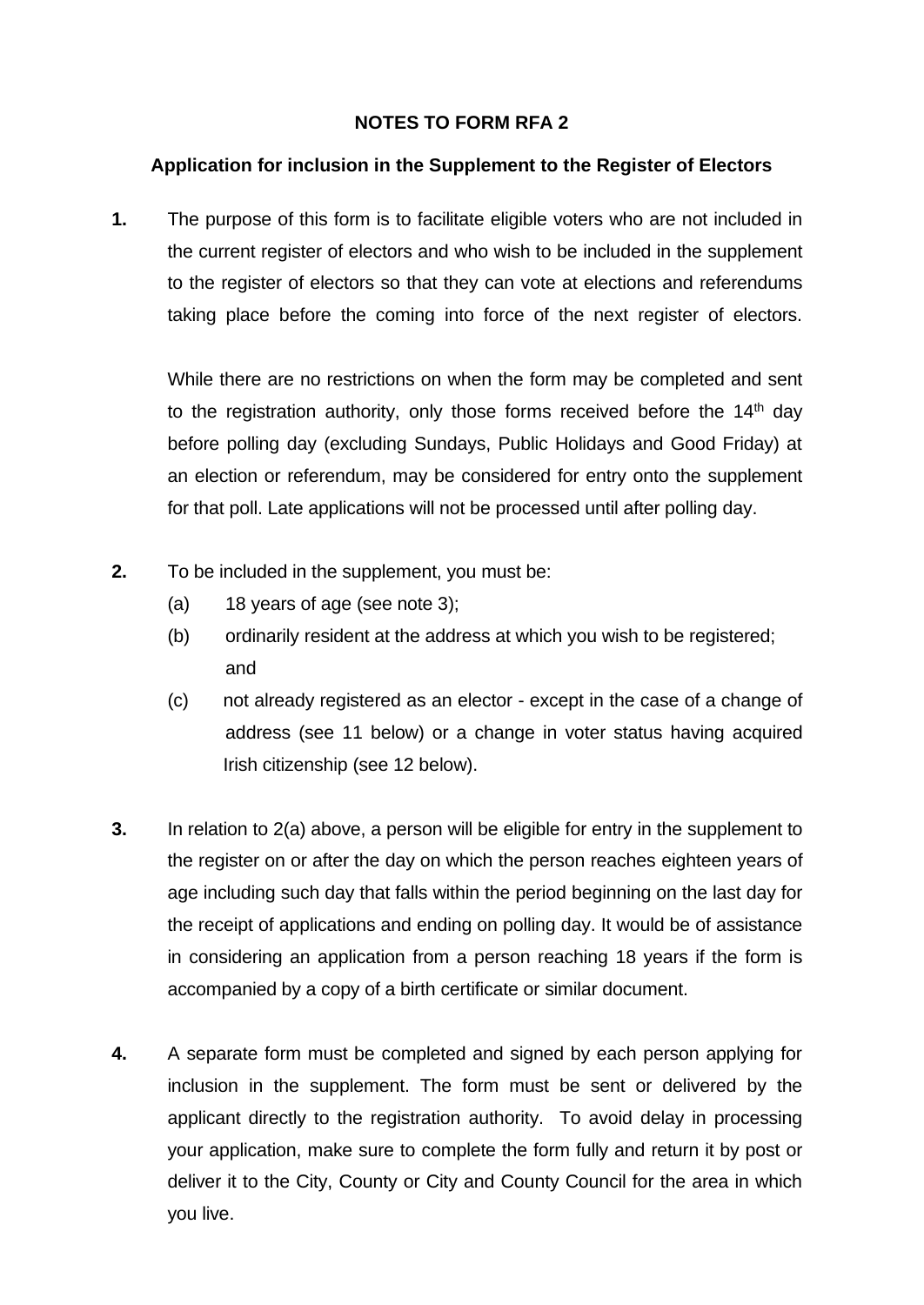## **5. Eircode**

Eircode is the national postcode system for Ireland and comprises a unique 7 digit postcode which has been allocated to every address in Ireland.

## **6. Edited Register - Two versions of the Register**

Registration authorities are required to publish two versions of the Register the full Register and the edited Register. The **full Register** lists everyone who is entitled to vote and can only be used for an electoral or other statutory purpose.

The **edited Register** contains the names and addresses of persons whose details can be used for a purpose other than an electoral or other statutory purpose e.g. for direct marketing use by a commercial or other organisation.

If you do not want your details to be included on the edited register, you should tick( $\sqrt{ }$ ) the **opt-out box**. If you want your details to be included on the edited register, you should tick( $\sqrt{ }$ ) the **opt-in box**. If these boxes are left blank it will be assumed to be an opt-out option. i.e you will not appear on the edited register.

## **7. Declaration/Certificate of Identity**

(a) The declaration at section 10 of the application form must be signed in the presence of a member of the Garda Síochána from your local Garda station. If the Garda is satisfied as to your identity, he or she will sign, date and stamp section 11(a) of the form. If necessary, photographic identification (e.g. passport, driving licence etc.) may be required and you should be able to present such identification and other supporting identification to assist the Garda.